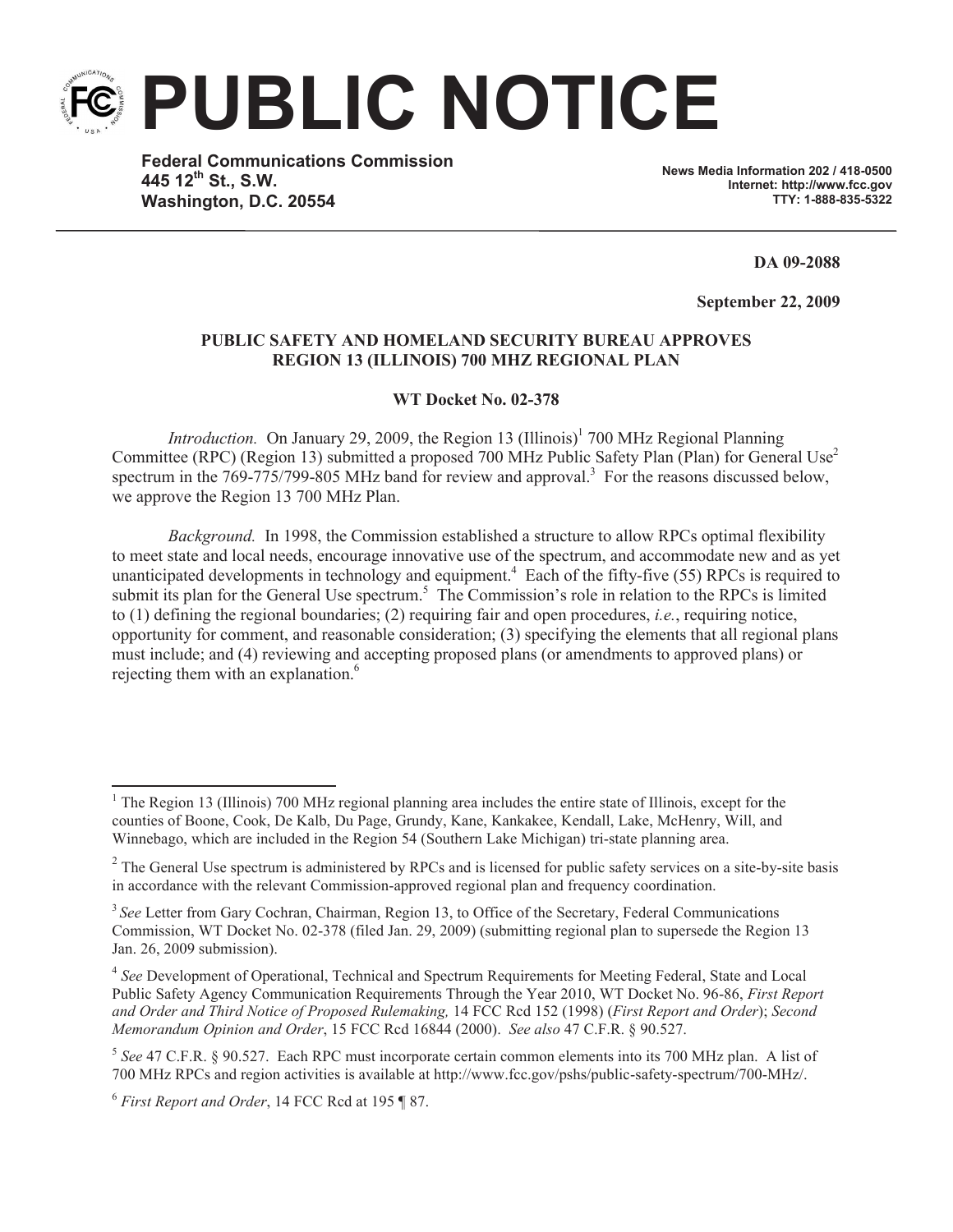On July 31, 2007, the Commission adopted a *Second Report and Order* revising the rules governing wireless licenses in the 700 MHz band.<sup>7</sup> The Commission adopted a plan for the 700 MHz band to establish a nationwide, interoperable public safety broadband communications network for the benefit of state and local public safety users. The Commission designated the lower half of the 700 MHz public safety band for broadband communications (763-768/793-798 MHz) and consolidated existing narrowband allocations in the upper half of the public safety 700 MHz band (769-775/799-805 MHz).

*Plan Requirements.* Each committee is required to submit its plan for the assignment of licenses for General Use spectrum.<sup>8</sup> Each regional plan must contain certain elements<sup>9</sup> and must be coordinated with adjacent regions.<sup>10</sup> RPCs are expected to ensure that their committees are representative of all public safety entities in their regions by providing adequate notice of all meetings, opportunity for comment, and reasonable consideration of views expressed. Plans must include an explanation of how all eligible entities within the region were given such notice.<sup>11</sup> Plans should list the steps undertaken to encourage and accommodate all eligible entities to participate in the planning process, such as holding meetings in various parts of the region. In addition, a regional plan should describe outreach efforts made to tribal governments.<sup>12</sup>

Regional plans may differ in approaches to spectrum planning and management. In particular, some plans may make specific assignments to eligible public safety entities, while others may establish an allotment pool approach based on political boundaries such as counties.<sup>13</sup> However, all 700 MHz plans submitted for review and approval must sufficiently address each of the common elements in the Commission's regional plan requirements.<sup>14</sup> RPCs also are encouraged to consider utilizing the guidelines developed by the Public Safety National Coordination Committee (NCC).<sup>15</sup>

9 *See* 47 C.F.R. § 90.527; *see also First Report and Order*, 14 FCC Rcd at 193-94 ¶ 84.

<sup>10</sup> *See* 47 C.F.R. § 90.527; *see also First Report and Order*, 14 FCC Rcd at 190-96 ¶¶ 77-89.

<sup>11</sup> See First Report and Order, 14 FCC Rcd at 193-94 ¶ 84. The Commission directed RPCs to promptly adopt operating procedures that "ensure that all entities will be given reasonable notice of all committee meetings and deliberations." *Id.* at 195 ¶ 86.

<sup>12</sup> *Id.* at 193-94 ¶ 84.

<sup>14</sup> *See* 47 C.F.R. § 90.527.

<sup>&</sup>lt;sup>7</sup> Implementing a Nationwide, Broadband, Interoperable Public Safety Network in the 700 MHz Band; Development of Operational, Technical and Spectrum Requirements for Meeting Federal, State and Local Public Safety Communications Requirements Through the Year 2010, PS Docket No. 06-229, WT Docket No. 96-86, *Second Report and Order*, 22 FCC Rcd 15289 (2007) (*Second Report and Order*).

<sup>&</sup>lt;sup>8</sup> See 47 C.F.R. §§ 90.527, 90.531. The 700 MHz public safety band plan contains 24 MHz of spectrum for public safety services at 763-775 MHz and 793-805 MHz, and the narrowband allocation is divided into several segments by designated purpose: General Use, Interoperability, Secondary Trunking, State License, Low Power and Reserve channels.

<sup>&</sup>lt;sup>13</sup> *See* Plan, Appendix  $E - CAPRAD$  Frequency Sort by County. The Computer Assisted Pre-coordination Resource and Database System (CAPRAD), is a spectrum management tool provided by National Institute of Justice, National Law Enforcement and Corrections Technology Center). Access to the CAPRAD system is available at http://caprad.nlectc.du.edu.

<sup>&</sup>lt;sup>15</sup> The NCC was a federal advisory committee established by the Commission in 1999 to address and advise the Commission on operational and technical parameters for use of the 700 MHz public safety band. In addition, the NCC was tasked with providing voluntary assistance in the development of coordinated regional plans, and developed a *Regional Planning Guidebook.* Following the sunset of the NCC's charter on July 25, 2003, the National Public Safety Telecommunications Council (NPSTC) agreed to continue to provide assistance to regional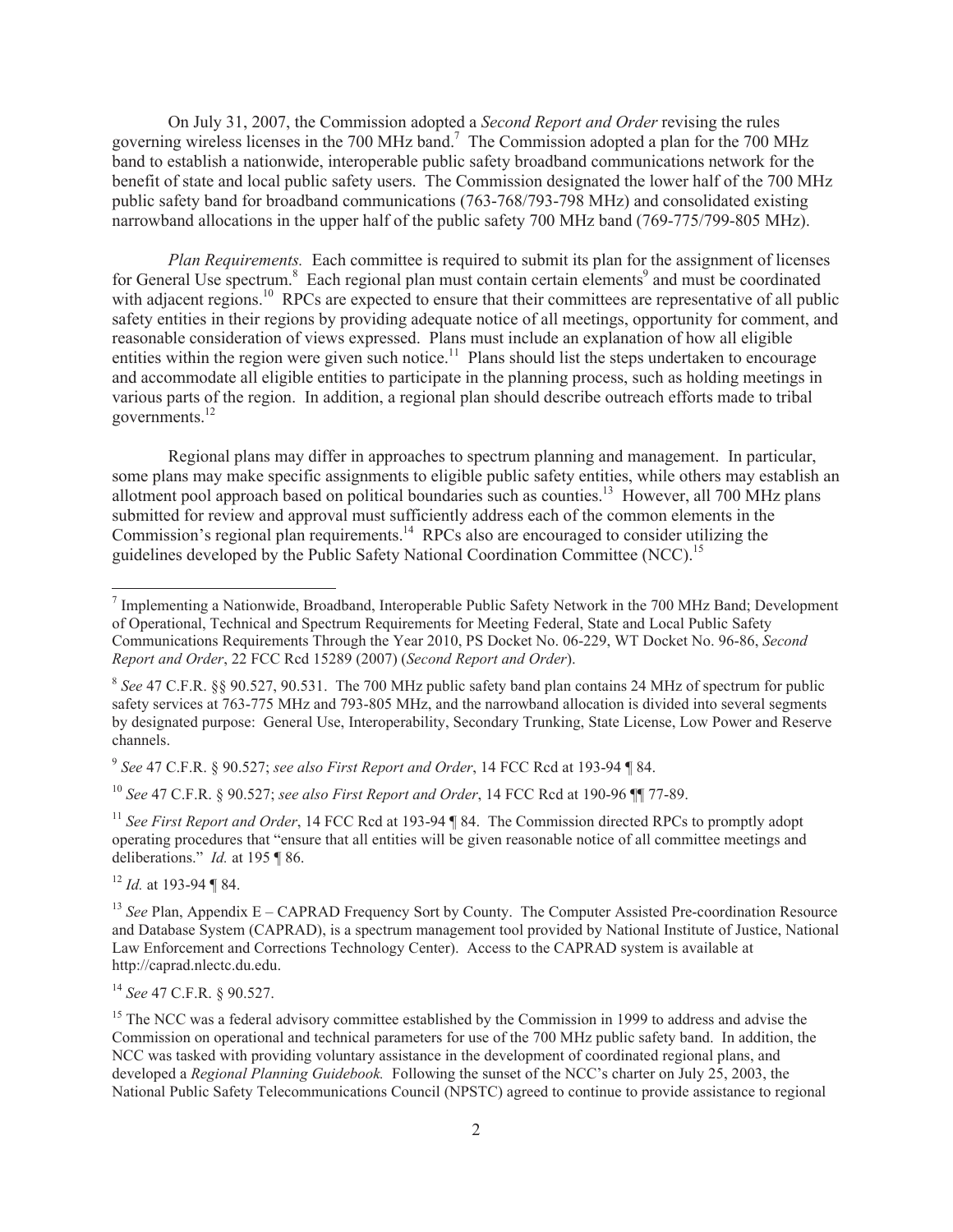*Review of the Region 13 700 MHz Plan*. Region 13 convened its first meeting on November 6, 2002,<sup>16</sup> wherein it elected its chairman.<sup>17</sup> At subsequent meetings, three subcommittees were formed including: Implementation, Interoperability and Technical. The Plan includes By-laws,<sup>18</sup> a detailed membership list,<sup>19</sup> meeting notices and summaries.<sup>20</sup> The Plan describes the procedures for requesting spectrum allotments,<sup>21</sup> details the application review and scoring process,<sup>22</sup> and outlines system implementation criteria and spectrum utilization.<sup>23</sup> The State of Illinois Statewide Interoperability Executive Committee (SIEC) administers the interoperability channels.<sup>24</sup> In addition, the Plan provides guidelines for use of low power channels<sup>25</sup> and addresses the continued usage of the CAPRAD system.<sup>26</sup> The Region 13 Chair has certified that all planning meetings were open to the public, pursuant to 47 C.F.R.  $\&$  90.531(a)(8).<sup>27</sup>

The Region 13 Plan pre-allocates the consolidated narrowband General Use spectrum by county.<sup>28</sup> The Plan was coordinated with all seven adjacent regions to Region 13 including: Region 14

<sup>17</sup> *Id.* Meeting notifications were published by FCC public notice, and by placement in the Association of Public Safety Communications Officials, Inc. *MRT* and *Radio Resource* magazines.

<sup>18</sup> *See* Plan, Section 1.3 – Authority and Administrative Bylaws 2-6.

<sup>19</sup> *See* Plan, Appendix B – Membership List at B1-B2.

<sup>20</sup> *See* Plan, Appendix A – Initial Meeting Notice, Minutes and Letter of Assignment; *see also* Plan, Appendix C – List of Meetings Held at C1; Plan, Appendix D – Meeting Minutes and Announcements at D1-D74.

<sup>21</sup> *See* Plan, Section 3 – Allocation of General Use Spectrum at 14-16; *see also* Plan, Section 3.4 – Region 13 Application Requirements at 18-19.

<sup>22</sup> *See* Plan, Section 4.0 – Processing and Evaluating Applications at 24-28.

<sup>23</sup> *See* Plan, Section 4.2 – Evaluation Matrix Point System (scoring based on system type, implementation factors, intersystem interoperability, loading requirements and system density/geographic efficiency).

<sup>24</sup> See Plan, Appendix J – Letter dated October 31, 2001 from Governor George H. Ryan, State of Illinois to D'Wana Terry, Chief, Public Safety and Private Wireless Division, Wireless Telecommunications Bureau, FCC (affirming Illinois Statewide Radio Communications Steering Committee (I-STAR) administration of the interoperability channels); *see also* Plan, Appendix K – Nationwide Interoperability Channels at K1-K2 (includes Table of Interoperability Channels and Project 25 Common Air Interface interoperability channel parameters).

<sup>25</sup> See Plan, Section 3.2.1 – Low Power Analog Eligible Channels at 16-17 (utilization of low power channels 1-8 paired with 961-968 and 949-958 paired with 909-918 for on-scene incident response, and low power itinerant channels 9-12 paired with 969-972 and 959-960 paired with 1919-1920 licensed for nationwide operation). *See also*  Plan, Appendix F – Low Power Channels at F1. *See also* 47 C.F.R. § 90.531(b)(3) narrowband low power channels subject to regional planning, and Section 90.531(b)(4) narrowband low power itinerant channels (transmissions are limited to an effective radiated power (ERP) of no more than two (2) watts).

<sup>26</sup> See Plan, Section 5 – Procedures for Frequency Coordination at 11-12 (applications are submitted via the CAPRAD for Regional review, then to the designated FCC-certified frequency coordinator for technical review).

<sup>27</sup> *See* Plan, Section 7 – Certification at 34.

planners. A copy of the 700 MHz Regional Planning Guidebook is available at the NPSTC website at http://www.npstc.org/nccsubcom.jsp.

<sup>16</sup> *See* Plan, Section 1.7 – Notification Process at 12.

<sup>&</sup>lt;sup>28</sup> *See* Plan, Appendix  $E - CAPRAD$  Sort by County at  $E1-E23$  (channel allotments).